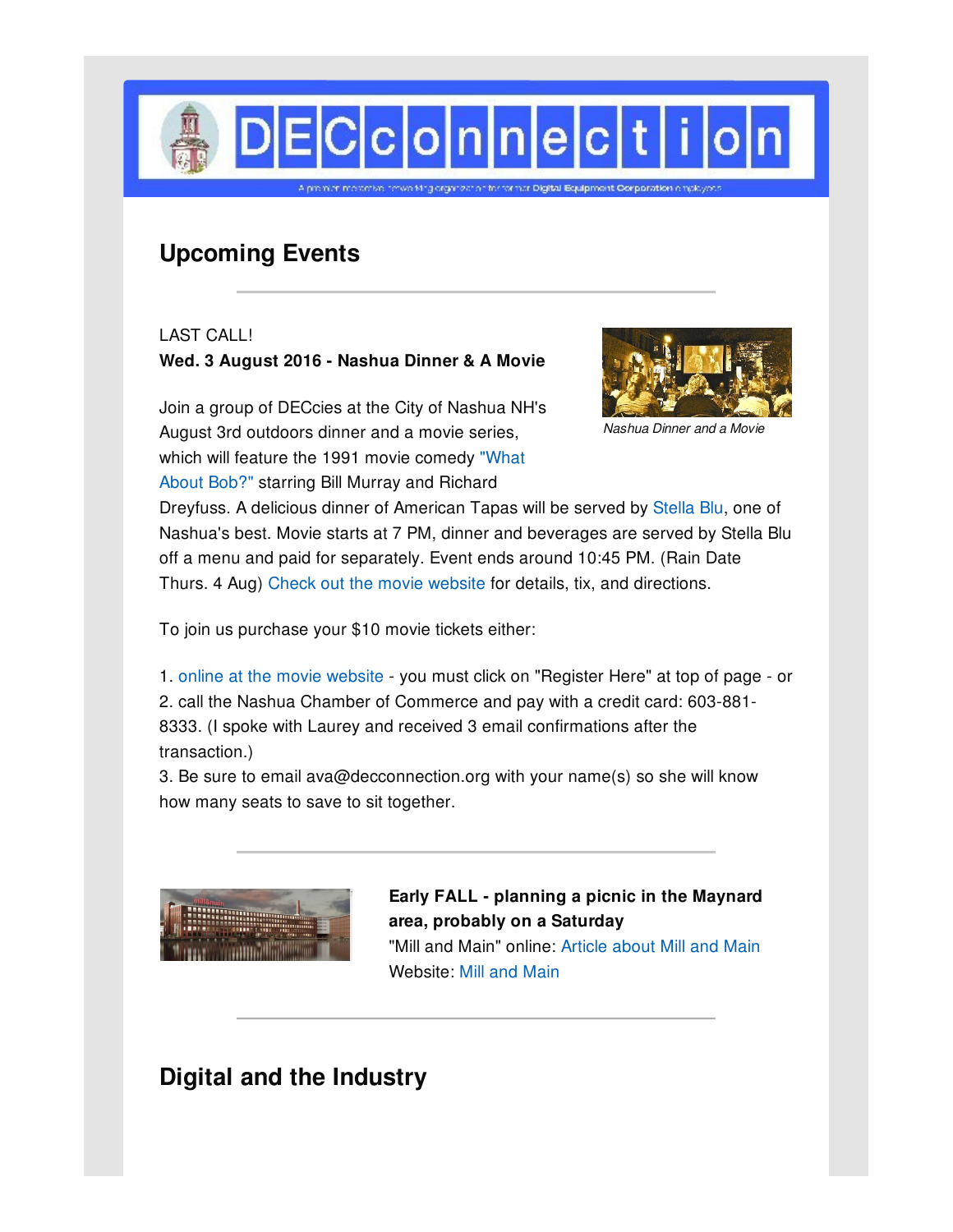Even greater thanks to Steve Kallis, Jr. for sending some entertaining PDP applications nostalgia, which we'll share over time. Remember the 1975 movie *Three Days of the Condor*? It's the only major film that features a PDP-8/e system. Particularly cool is that Steve placed the system in the film and programmed it (in FOCAL)



so that it appeared to be translating scanned books from foreign languages into English. He got a movie credit as the "technical consultant for the computer sequence." The film "premiered" on its first night of release in the Maynard theater, which Digital took over for the night. Employees were admitted, there were searchlights, etc., and Ken was there. Dick Berube hosted a celebration, and both Steve and a PDP-8/e were presented with "faux Oscar" awards! Another film, *Resurrection*, starring Ellen Burstyn, which came out a few years later, shows a MINC-11 system in a parapsychology lab, but it's not featured. (*Resurrection* got Ellen Burstyn a nomination for a Best Actress Oscar.) skallisjr@juno.com

### **DEC Connection Member News**

Welcome to our new and renewing members during July: **Theresa Burke** (CA), **Rose Quinn** (NJ), and **Lee Roth** (OH).



If you are enjoying our e-newsletters please consider joining and sending in a brief update on your activities for our newsletter. Here is how to join or renew (just \$10 for a calendar year):

### **Membership Renewal Procedure**

• Click link to see if your membership is current in our [Member](http://www.decconnection.org/msclogin.php) Service Center and pay online with a credit card. If you have paid dues since 2010 you will be there use the email address we have on file - no leading or trailing spaces - email ava@decconnection.org for help.

• You can also join us (or renew) at Join the DEC [Connection](http://www.decconnection.org/join-online.htm) online!

• You can also send a personal check to The DEC Connection, c/o Bob Moore, 28 Fernglade Rd., Burlington MA 01803. \$10 for 1 year, \$25 for 3 years.

• If you prefer to use your PayPal account directly (not via our website), use our payment address: registrations@decconnection.org - do NOT use any Board member's personal email address.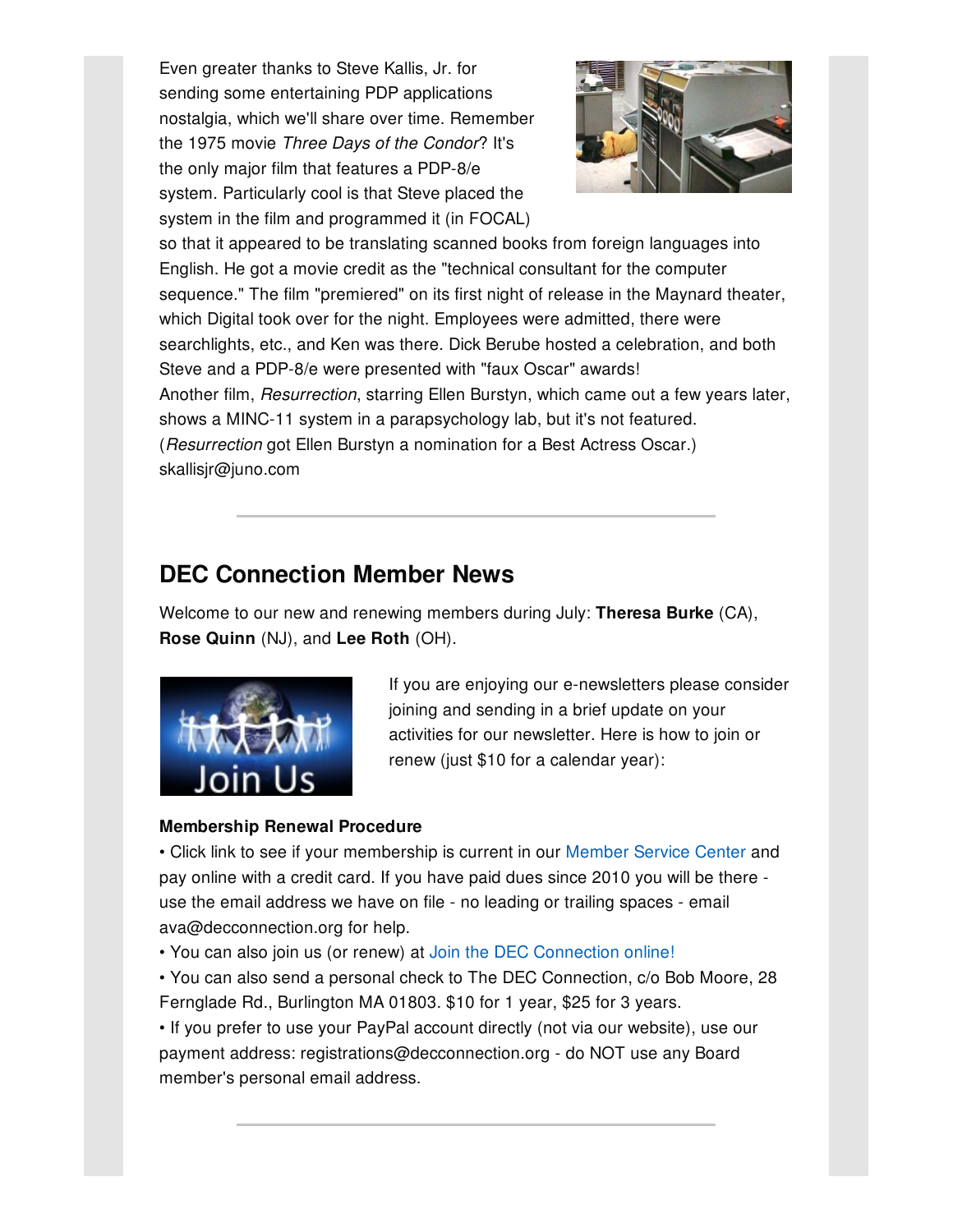#### **QUESTION for all Digital Readers**

Reader Alice Bucca wrote: Many years ago, when I first started working at DEC, there was a great humorous story about the Mill. It talked about getting lost, etc. and how the building numbers made no sense at all. Would love to get my hands on a copy of this.

Please email story to info@decconnection.org and we'll share it with everybody. Thanks!

Thanks to readers who sent info about the SERP life insurance policy. The answer was that it was after some time no longer offered as a free benefit, though retirees were given the opportunity to take it for a fee.

#### **DEC Connection Member NewsBytes**

Please send yours to: ava@decconnection.org See our [NewsByte](http://www.decconnection.org/newsbytes.htm) archive page.

#### **Sad News Department**

Sadly, we have some deaths of former Digital employees to report:

John C. Rodenhiser, Jr., 76, Bolton MA, 13 July 2016 Don Metz, Pittsburgh PA, 13 July 2016 Andy Powderly, 85, Danbury CT, 5 July 2016 Rim Keris, Sydney, NSW, Australia, 4 June 2016 Laura Melling, 69, Spring Hill TN, 25 May 2016

• Details are on our [Memorial](http://www.decconnection.org/memorials.htm) Page.

### **Website [Features](http://www.decconnection.org) and Updates**

Where to Donate your Digital [Equipment](http://www.decconnection.org/DECdonations.htm) gear

The PBS video of the documentary about Ken and the history of DEC, **Digital\_Man/Digital\_World**, is available online (\$25+s/h) from the PBS store: http://www.shoppbs.org/product/index.jsp? productId=13315614 It's a wonderful hour-long nostalgia trip. Enjoy!

**For those who prefer to watch the free version on their computers**, the URL is: Link to Ken [Olsen/Digital](http://video.wfyi.org/video/2282149336/) Video